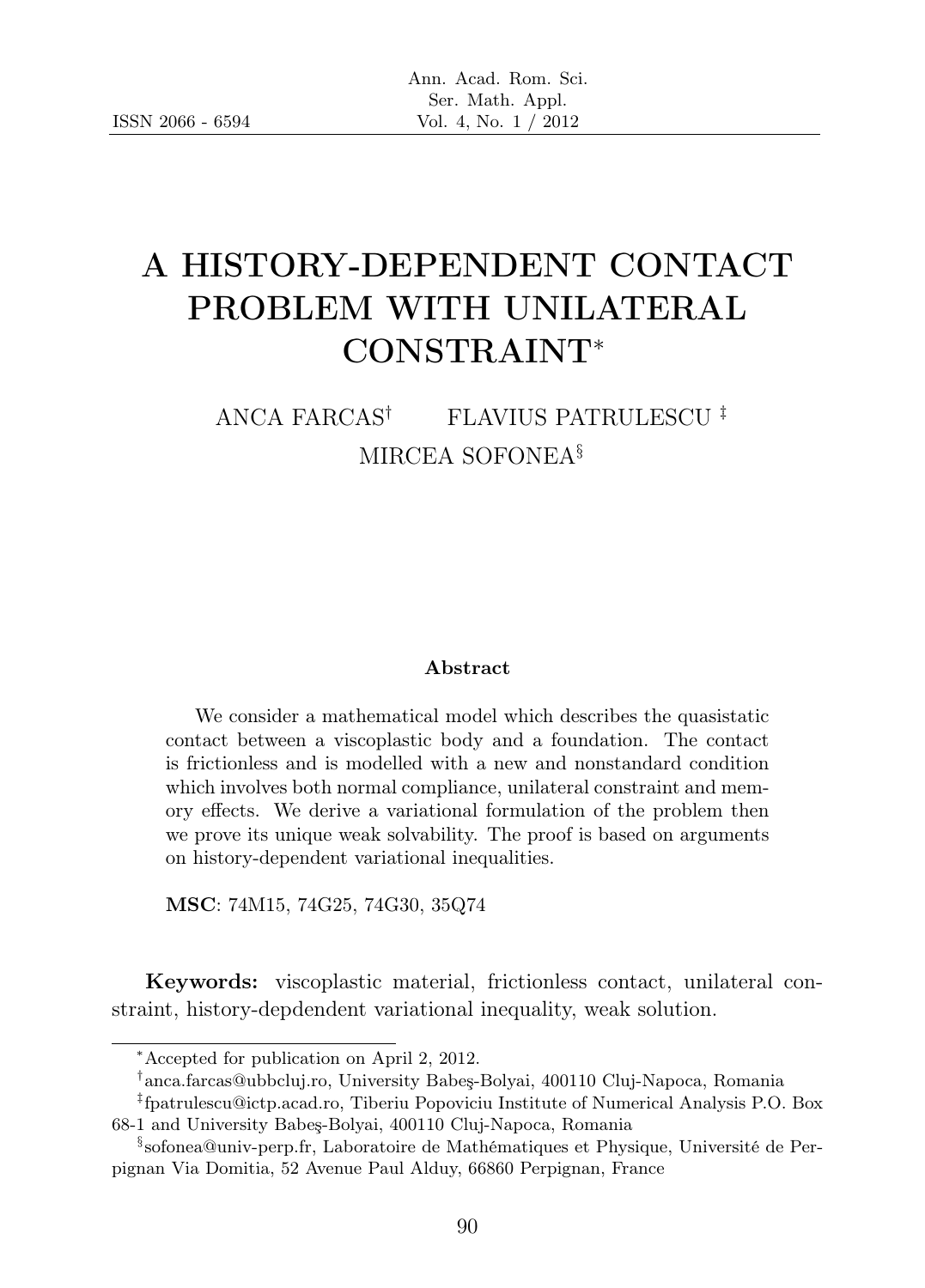#### 1 The model

We consider a viscoplastic body which occupies the domain  $\Omega \subset \mathbb{R}^d$  (*d* =  $1, 2, 3$ ) with a Lipschitz continuous boundary Γ, divided into three measurable parts  $\Gamma_1$ ,  $\Gamma_2$  and  $\Gamma_3$ , such that meas( $\Gamma_1$ ) > 0. We use the notation  $\mathbf{x} = (x_i)$ for a typical point in  $\Omega \cup \Gamma$  and we denote by  $\nu = (\nu_i)$  the outward unit normal at Γ. Here and below the indices i, j, k, l run between 1 and d and an index that follows a comma represents the partial derivative with respect to the corresponding component of the spatial variable, e.g.  $v_{i,j} = \frac{\partial v_i}{\partial x_j}$ . The body is subject to the action of body forces of density  $\boldsymbol{f}_0$ , is fixed on  $\Gamma_1$ , and surface tractions of density  $f_2$  act on  $\Gamma_2$ . On  $\Gamma_3$ , the body is in frictionless contact with a deformable obstacle, the so-called foundation. We assume that the problem is quasistatic and the time interval of interest is  $\mathbb{R}_+ = [0, \infty)$ . Everywhere in this paper the dot above a variable represents derivative with respect to the time variable,  $\mathbb{S}^d$  denotes the space of second order symmetric tensors on  $\mathbb{R}^d$  and  $r^+$  is the positive part of r, i.e.  $r^+ = \max\{0, r\}$ . The classical formulation of the problem is the following.

**Problem** P. Find a displacement field  $\boldsymbol{u} : \Omega \times \mathbb{R}_+ \to \mathbb{R}^d$  and a stress field  $\sigma : \Omega \times \mathbb{R}_+ \to \mathbb{S}^d$  such that, for all  $t \in \mathbb{R}_+$ ,

$$
\dot{\boldsymbol{\sigma}}(t) = \mathcal{E}\boldsymbol{\varepsilon}(\dot{\boldsymbol{u}}(t)) + \mathcal{G}(\boldsymbol{\sigma}(t), \boldsymbol{\varepsilon}(\boldsymbol{u}(t))) \quad \text{in} \quad \Omega,
$$
 (1)

$$
\text{Div}\,\boldsymbol{\sigma}(t) + \boldsymbol{f}_0(t) = \mathbf{0} \qquad \text{in} \quad \Omega, \tag{2}
$$

$$
\boldsymbol{u}(t) = \mathbf{0} \qquad \text{on} \quad \Gamma_1,\tag{3}
$$

$$
\boldsymbol{\sigma}(t)\boldsymbol{\nu} = \boldsymbol{f}_2(t) \quad \text{on} \quad \Gamma_2, \tag{4}
$$

$$
u_{\nu}(t) \leq g, \ \sigma_{\nu}(t) + p(u_{\nu}(t)) + \xi(t) \leq 0,(u_{\nu}(t) - g)(\sigma_{\nu}(t) + p(u_{\nu}(t)) + \xi(t)) = 0,0 \leq \xi(t) \leq \int_{0}^{t} b(t - s) u_{\nu}^{+}(s) ds,\xi(t) = 0 \quad \text{if} \quad u_{\nu}(t) < 0,\xi(t) = \int_{0}^{t} b(t - s) u_{\nu}^{+}(s) ds \quad \text{if} \quad u_{\nu}(t) > 0\sigma_{\tau}(t) = 0 \qquad \text{on} \quad \Gamma_{3}, \tag{6}
$$

$$
\boldsymbol{u}(0) = \boldsymbol{u}_0, \, \boldsymbol{\sigma}(0) = \boldsymbol{\sigma}_0 \qquad \text{in} \quad \Omega. \tag{7}
$$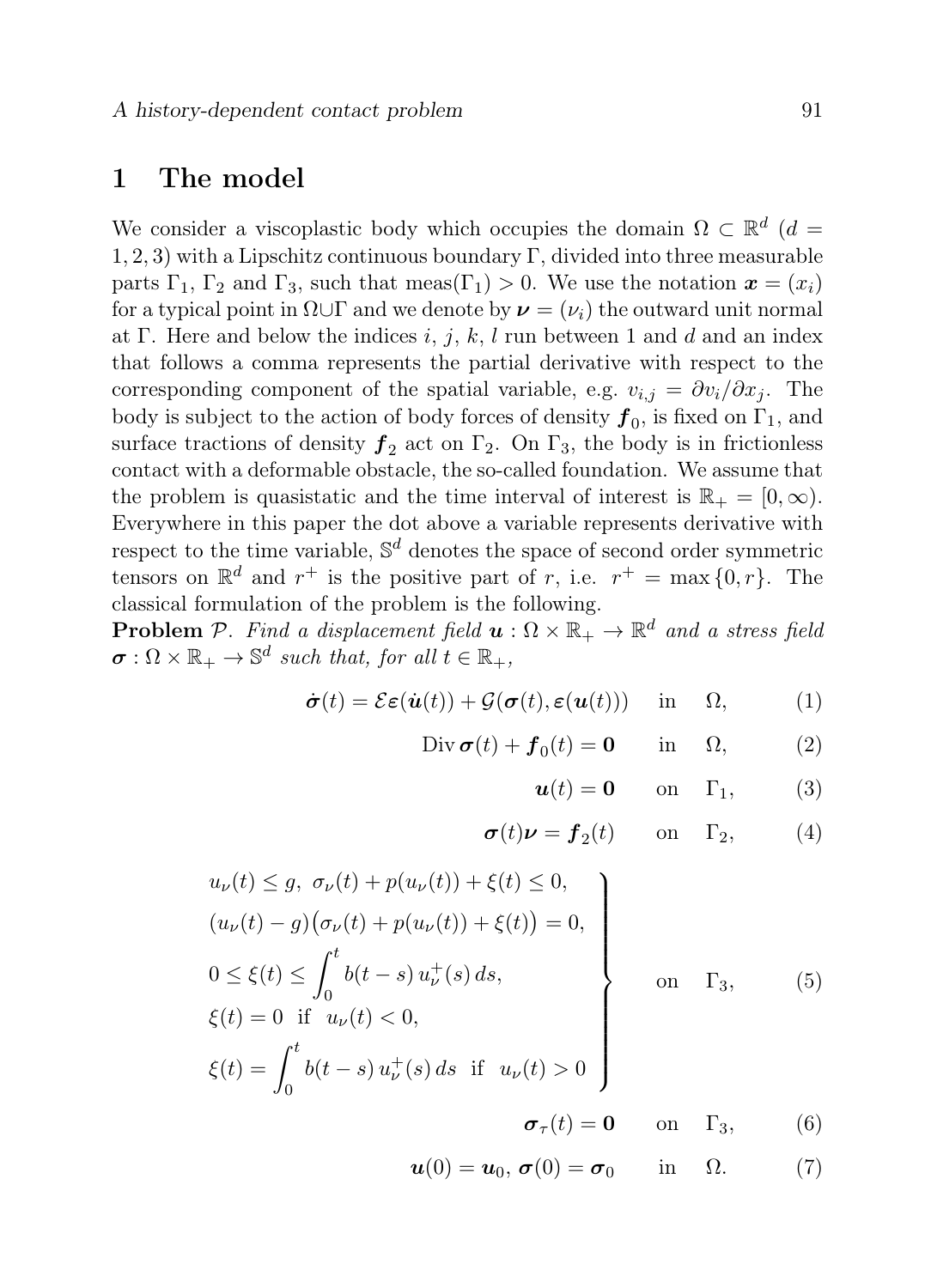Equation (1) represents the viscoplastic constitutive law of the material in which  $\varepsilon(u)$  denotes the linearized stress tensor,  $\mathcal E$  is the elasticity tensor and  $\mathcal G$  is a given constitutive function. Equation (2) is the equilibrium equation in which Div denotes the divergence operator for tensor valued functions. Conditions (3) and (4) are the displacement and traction boundary conditions, respectively, and condition (5) represents the contact condition with normal compliance, unilateral constraint and memory term, in which  $\sigma_{\nu}$  denotes the normal stress,  $u_{\nu}$  is the normal displacement,  $g \geq 0$  and p, b are given functions. In the case when b vanishes, this condition was used in  $[1, 3]$ , for instance. Condition (6) shows that the tangential stress on the contact surface, denoted  $\sigma_{\tau}$ , vanishes. We use it here since we assume that the contact process is frictionless. Finally, (7) represents the initial conditions in which  $u_0$  and  $\sigma_0$  denote the initial displacement and the initial stress field, respectively.

Quasistatic frictionless and frictional contact problems for viscoplastic materials with a constitutive law of the form (1) have been studied in various papers, see [2] for a survey. There, various models of contact were stated and their variational analysis, including existence and uniqueness results, was provided. The novelty of the current paper arises on the contact condition (5); it describes a deformable foundation which becomes rigid when the penetration reaches the critical bound  $q$  and which develops memory effects. Considering such condition leads to a new and nonstandard mathematical model which, in a variational formulation, is governed by a history-dependent variational inequality for the displacement field.

The rest of the paper is structured as follows. In Section 2 we list the assumptions on the data and introduce the variational formulation of the problem. Then, in Section 3 we state our main result, Theorem 1, and provide a sketch of the proof.

### 2 Variational formulation

In the study of problem  $P$  we use the standard notation for Sobolev and Lebesgue spaces associated to  $\Omega$  and  $\Gamma$ . Also, we denote by "." and  $\|\cdot\|$  the inner product and norm on  $\mathbb{R}^d$  and  $\mathbb{S}^d$ , respectively. For each Banach space X we use the notation  $C(\mathbb{R}_+;X)$  for the space of continuously functions defined on  $\mathbb{R}_+$  with values on X and, for a subset  $K \subset X$ , we still use the symbol  $C(\mathbb{R}_+; K)$  for the set of continuous functions defined on  $\mathbb{R}_+$  with values on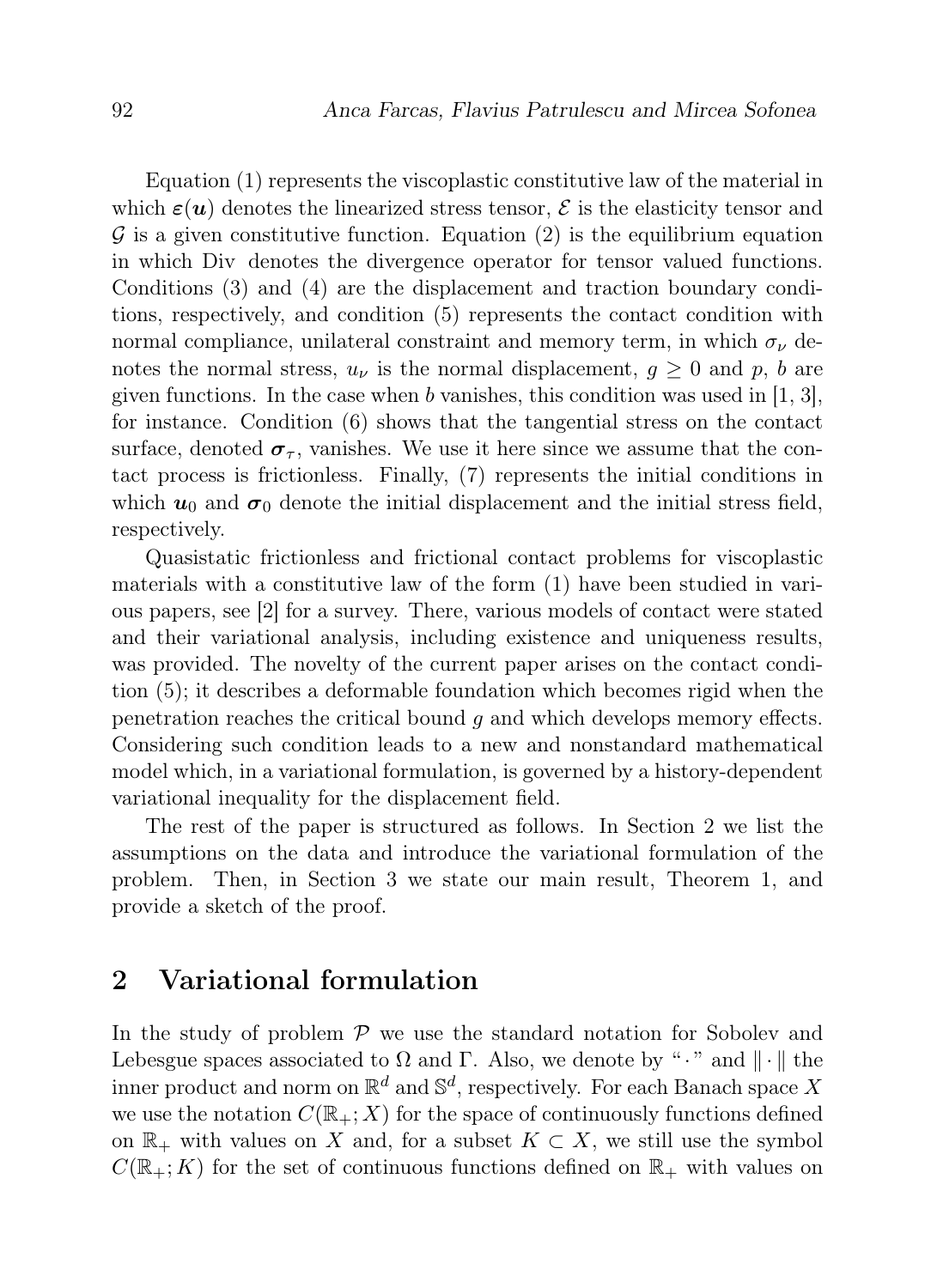#### K. We also consider the spaces

$$
V = \{ \, \mathbf{v} \in H^1(\Omega)^d : \mathbf{v} = \mathbf{0} \text{ on } \Gamma_1 \, \}, \ Q = \{ \, \boldsymbol{\tau} = (\tau_{ij}) \in L^2(\Omega)^d : \tau_{ij} = \tau_{ji} \, \}.
$$

These are Hilbert spaces together with the inner products  $(\cdot, \cdot)_V, (\cdot, \cdot)_Q$ ,

$$
(\boldsymbol{u},\boldsymbol{v})_V=\int_{\Omega}\boldsymbol{\varepsilon}(\boldsymbol{u})\cdot\boldsymbol{\varepsilon}(\boldsymbol{v})\,dx,\qquad(\boldsymbol{\sigma},\boldsymbol{\tau})_Q=\int_{\Omega}\boldsymbol{\sigma}\cdot\boldsymbol{\tau}\,dx,
$$

and the associated norms  $\|\cdot\|_V$ ,  $\|\cdot\|_Q$ , respectively. For an element  $v \in V$  we still write  $v$  for the trace of V and we denote by  $v_{\nu}$  the normal component of **v** on  $\Gamma$  given by  $v_{\nu} = \mathbf{v} \cdot \mathbf{\nu}$ .

We assume that the elasticity tensor  $\mathcal{E}$ , the nonlinear constitutive function  $\mathcal G$  and the normal compliance function  $p$  satisfy the following conditions.

$$
\begin{cases}\n(a) \mathcal{E} = (\mathcal{E}_{ijkl}) : \Omega \times \mathbb{S}^d \to \mathbb{S}^d. \\
(b) \mathcal{E}_{ijkl} = \mathcal{E}_{klij} = \mathcal{E}_{jikl} \in L^{\infty}(\Omega), 1 \leq i, j, k, l \leq d. \\
(c) \text{ There exists } m_{\mathcal{E}} > 0 \text{ such that} \\
\mathcal{E}\tau \cdot \tau \geq m_{\mathcal{E}} \|\tau\|^2 \ \forall \tau \in \mathbb{S}^d, \text{ a.e. in } \Omega.\n\end{cases}
$$
\n
$$
\begin{cases}\n(a) \mathcal{G} : \Omega \times \mathbb{S}^d \times \mathbb{S}^d \to \mathbb{S}^d. \\
(b) \text{ There exists } L_{\mathcal{G}} > 0 \text{ such that} \\
\|\mathcal{G}(x, \sigma_1, \varepsilon_1) - \mathcal{G}(x, \sigma_2, \varepsilon_2)\| \leq L_{\mathcal{G}}(\|\sigma_1 - \sigma_2\| + \|\varepsilon_1 - \varepsilon_2\|) \\
\forall \sigma_1, \sigma_2, \varepsilon_1, \varepsilon_2 \in \mathbb{S}^d, \text{ a.e. } x \in \Omega.\n\end{cases}
$$
\n
$$
(c) \text{ The mapping } x \mapsto \mathcal{G}(x, \sigma, \varepsilon) \text{ is measurable on } \Omega,
$$
\nfor any  $\sigma, \varepsilon \in \mathbb{S}^d.$ \n
$$
(d) \text{ The mapping } x \mapsto \mathcal{G}(x, 0, 0) \text{ belongs to } Q.
$$
\n
$$
\begin{cases}\n(a) \ p : \Gamma_3 \times \mathbb{R} \to \mathbb{R}_+ \\
(b) \text{ There exists } L_p > 0 \text{ such that} \\
|p(x, r_1) - p(x, r_2)| \leq L_p |r_1 - r_2| \ \forall r_1, r_2 \in \mathbb{R}, \text{ a.e. } x \in \Gamma_3. \\
(c) \ (p(x, r_1) - p(x, r_2)) (r_1 - r_2) \geq 0 \ \forall r_1, r_2 \in \mathbb{R}, \text{ a.e. } x \in \Gamma_3. \\
(d) \text{ The mapping } x \mapsto p(x, r) \text{ is measurable on } \Gamma_3, \text{ for any }
$$

Moreover, the densities of body forces and surface tractions, the memory function and the initial data are such that

$$
f_0 \in C(\mathbb{R}_+; L^2(\Omega)^d), \qquad f_2 \in C(\mathbb{R}_+; L^2(\Gamma_2)^d),
$$
 (11)

$$
b \in C(\mathbb{R}_+; L^{\infty}(\Gamma_3)), \qquad b(t, x) \ge 0 \quad \text{a.e. } x \in \Gamma_3,
$$
 (12)

$$
u_0 \in V, \quad \sigma_0 \in Q. \tag{13}
$$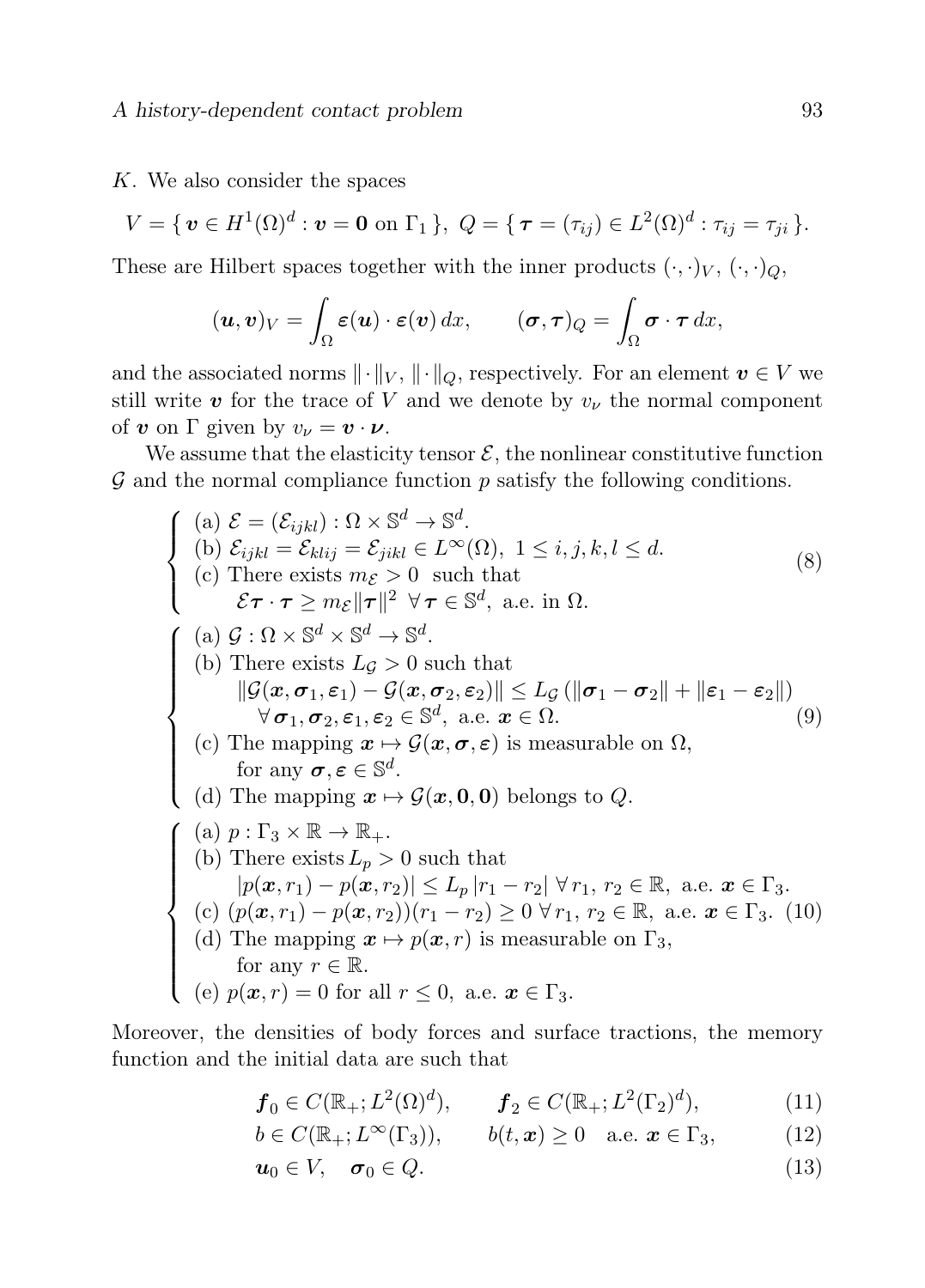Consider now the subset  $U \subset V$ , the operators  $P : V \to V$ ,  $\beta$ :  $C(\mathbb{R}_+; V) \to C(\mathbb{R}_+; L^2(\Gamma_3))$  and the function  $\mathbf{f} : \mathbb{R}_+ \to V$  defined by

$$
U = \{ \boldsymbol{v} \in V : v_{\nu} \le g \text{ on } \Gamma_3 \},\tag{14}
$$

$$
(Pu, v)V = \int_{\Gamma_3} p(u_{\nu}) v_{\nu} da \quad \forall \, u, \, v \in V,
$$
\n(15)

$$
(\mathcal{B}\mathbf{u}(t), \xi)_{L^2(\Gamma_3)} = \left(\int_0^t b(t-s) u^+_{\nu}(s) ds, \xi\right)_{L^2(\Gamma_3)}
$$
  
 
$$
\forall \mathbf{u} \in C(\mathbb{R}_+; V), \ \xi \in L^2(\Gamma_3), \ t \in \mathbb{R}_+,
$$
 (16)

$$
(\boldsymbol{f}(t), \boldsymbol{v})_V = \int_{\Omega} \boldsymbol{f}_0(t) \cdot \boldsymbol{v} \, dx + \int_{\Gamma_2} \boldsymbol{f}_2(t) \cdot \boldsymbol{v} \, da \quad \forall \, \boldsymbol{v} \in V, \ t \in \mathbb{R}_+ . \tag{17}
$$

Then, the variational formulation of Problem  $P$  is the following.

**Problem**  $\mathcal{P}_V$ . Find a displacement field  $\boldsymbol{u} : \mathbb{R}_+ \to U$  and a stress field  $\sigma : \mathbb{R}_+ \to Q$  such that, for all  $t \in \mathbb{R}_+$ ,

$$
\boldsymbol{\sigma}(t) = \mathcal{E}\boldsymbol{\varepsilon}(\boldsymbol{u}(t)) + \int_0^t \mathcal{G}(\boldsymbol{\sigma}(s), \boldsymbol{\varepsilon}(\boldsymbol{u}(s))) ds + \boldsymbol{\sigma}_0 - \mathcal{E}\boldsymbol{\varepsilon}(\boldsymbol{u}_0), \qquad (18)
$$

$$
(\boldsymbol{\sigma}(t), \boldsymbol{\varepsilon}(\boldsymbol{v}) - \boldsymbol{\varepsilon}(\boldsymbol{u}(t)))_{Q} + (P\boldsymbol{u}(t), \boldsymbol{v} - \boldsymbol{u}(t))_{V} + (\mathcal{B}\boldsymbol{u}(t), v_{\nu}^{+} - u_{\nu}^{+}(t))_{L^{2}(\Gamma_{3})} \ge (\boldsymbol{f}(t), \boldsymbol{v} - \boldsymbol{u}(t))_{V} \quad \forall \, \boldsymbol{v} \in U.
$$
 (19)

Note that  $(18)$  is a consequence of  $(1)$  and  $(7)$ , while  $(19)$  can be easily obtained by using integrations by parts,  $(2)$ – $(6)$  and notation  $(14)$ – $(17)$ .

### 3 Existence and uniqueness

The unique solvability of Problem  $\mathcal{P}_V$  is given by the following result.

**Theorem 1** Assume that  $(8)$ – $(13)$  hold. Then Problem  $\mathcal{P}_V$  has a unique solution, which satisfies  $\mathbf{u} \in C(\mathbb{R}_+;U)$  and  $\sigma \in C(\mathbb{R}_+;Q)$ .

Proof. The proof is carried out in several steps which we describe below.

(i) We use the Banach fixed point argument to prove that for each function  $u \in C(\mathbb{R}_+; V)$  there exists a unique function  $\mathcal{S}u \in C(\mathbb{R}_+; Q)$  such that

$$
\mathcal{S}\boldsymbol{u}(t) = \int_0^t \mathcal{G}(\mathcal{S}\boldsymbol{u}(s) + \mathcal{E}\boldsymbol{\varepsilon}(\boldsymbol{u}(s)), \boldsymbol{\varepsilon}(\boldsymbol{u}(s))) ds + \boldsymbol{\sigma}_0 - \mathcal{E}\boldsymbol{\varepsilon}(\boldsymbol{u}_0) \quad \forall t \in \mathbb{R}_+.
$$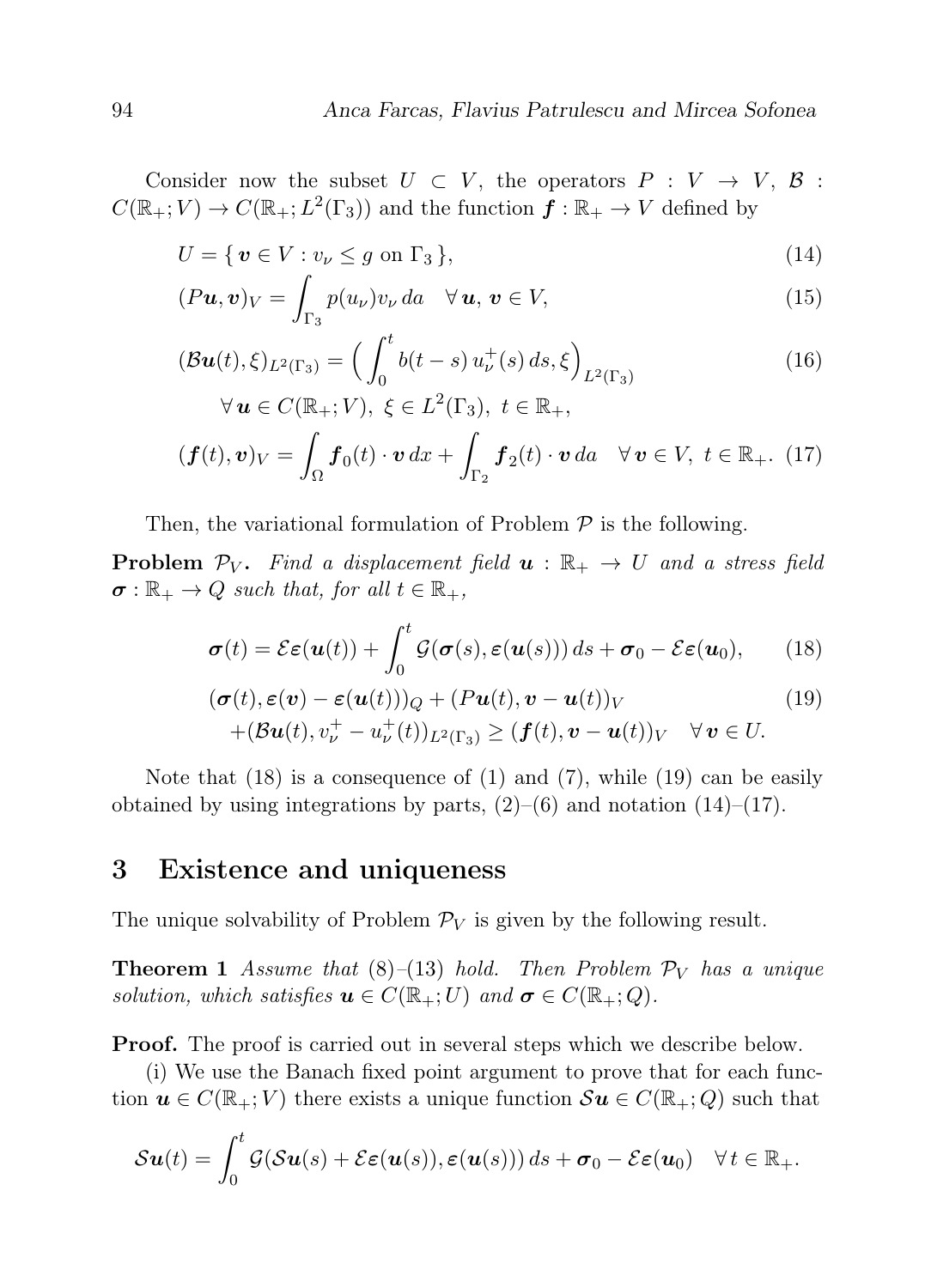(ii) Next, we note that  $(u, \sigma)$  is a solution of Problem  $\mathcal{P}_V$  iff

$$
\boldsymbol{\sigma}(t) = \mathcal{E}\boldsymbol{\varepsilon}(\boldsymbol{u}(t)) + \mathcal{S}\boldsymbol{u}(t) \quad \forall \, t \in \mathbb{R}_+, \tag{20}
$$

$$
(\mathcal{E}\varepsilon(\mathbf{u}(t)), \varepsilon(\mathbf{v}) - \varepsilon(\mathbf{u}(t)))Q + (\mathcal{S}\mathbf{u}(t), \varepsilon(\mathbf{v}) - \varepsilon(\mathbf{u}(t)))Q \qquad (21)
$$
  
+ 
$$
(\mathcal{B}\mathbf{u}(t), v_v^+ - u_v^+(t))_{L^2(\Gamma_3)} + (P\mathbf{u}(t), \mathbf{v} - \mathbf{u}(t))_V
$$
  

$$
\ge (\mathbf{f}(t), \mathbf{v} - \mathbf{u}(t))_V \quad \forall \mathbf{v} \in U, \forall t \in \mathbb{R}_+.
$$

(iii) Let  $A: V \to V$  and  $\varphi: Q \times L^2(\Gamma_3) \times V \to \mathbb{R}$  be defined by equalities

$$
(A\boldsymbol{u},\boldsymbol{v})_V = (\mathcal{E}\boldsymbol{\varepsilon}(\boldsymbol{u}),\boldsymbol{\varepsilon}(\boldsymbol{v}))_Q + (P\boldsymbol{u},\boldsymbol{v})_V, \varphi(x,\boldsymbol{v}) = (\boldsymbol{\sigma},\boldsymbol{\varepsilon}(\boldsymbol{v}))_Q + (\xi,v_\nu^{\perp})_{L^2(\Gamma_3)}
$$

for all  $u, v \in V$ ,  $x = (\sigma, \xi) \in Q \times L^2(\Gamma_3)$ . We prove that  $A: V \to V$  is a strongly monotone and Lipschitz continuous operator and there exists  $\beta \geq 0$ such that

$$
\varphi(x_1,\mathbf{u}_2)-\varphi(x_1,\mathbf{u}_1)+\varphi(x_2,\mathbf{u}_1)-\varphi(x_2,\mathbf{u}_2) \leq \beta \|x_1-x_2\|_{Q\times L^2(\Gamma_3)} \|\mathbf{u}_1-\mathbf{u}_2\|_V \quad \forall x_1, x_2 \in Q \times L^2(\Gamma_3), \mathbf{u}_1, \mathbf{u}_2 \in V.
$$

Moreover, we prove that for every  $n \in \mathbb{N}$  there exists  $s_n > 0$  such that

$$
\|\mathcal{S} \mathbf{u}_1(t) - \mathcal{S} \mathbf{u}_2(t)\|_{Q} + \|\mathcal{B} \mathbf{u}_1(t) - \mathcal{B} \mathbf{u}_2(t)\|_{L^2(\Gamma_3)}
$$
  
\$\leq s\_n \int\_0^t \| \mathbf{u}\_1(s) - \mathbf{u}\_2(s) \|\_{V} ds \quad \forall \mathbf{u}\_1, \mathbf{u}\_2 \in C(\mathbb{R}\_+; V), \forall t \in [0, n].

These properties allow to use Theorem 2 in [3]. In this way we prove the existence of a unique function  $u \in C(\mathbb{R}_+;U)$  which satisfies the historydependent variational inequality (21), for all  $t \in \mathbb{R}_+$ .

(iv) Let  $\sigma$  be the function given by (20); then, the couple  $(u, \sigma)$  satisfies  $(20)-(21)$  for all  $t \in \mathbb{R}_+$  and, moreover, it has the regularity  $u \in C(\mathbb{R}_+;U)$ ,  $\sigma \in C(\mathbb{R}_+;Q)$ . This concludes the existence part in Theorem 1. The uniqueness part follows from the uniqueness of the solution of the inequality (21), guaranteed by Theorem 2 in [3].  $\square$ 

#### Acknowledgement

The work of the first two authors was supported within the Sectoral Operational Programme for Human Resources Development 2007-2013, co-financed